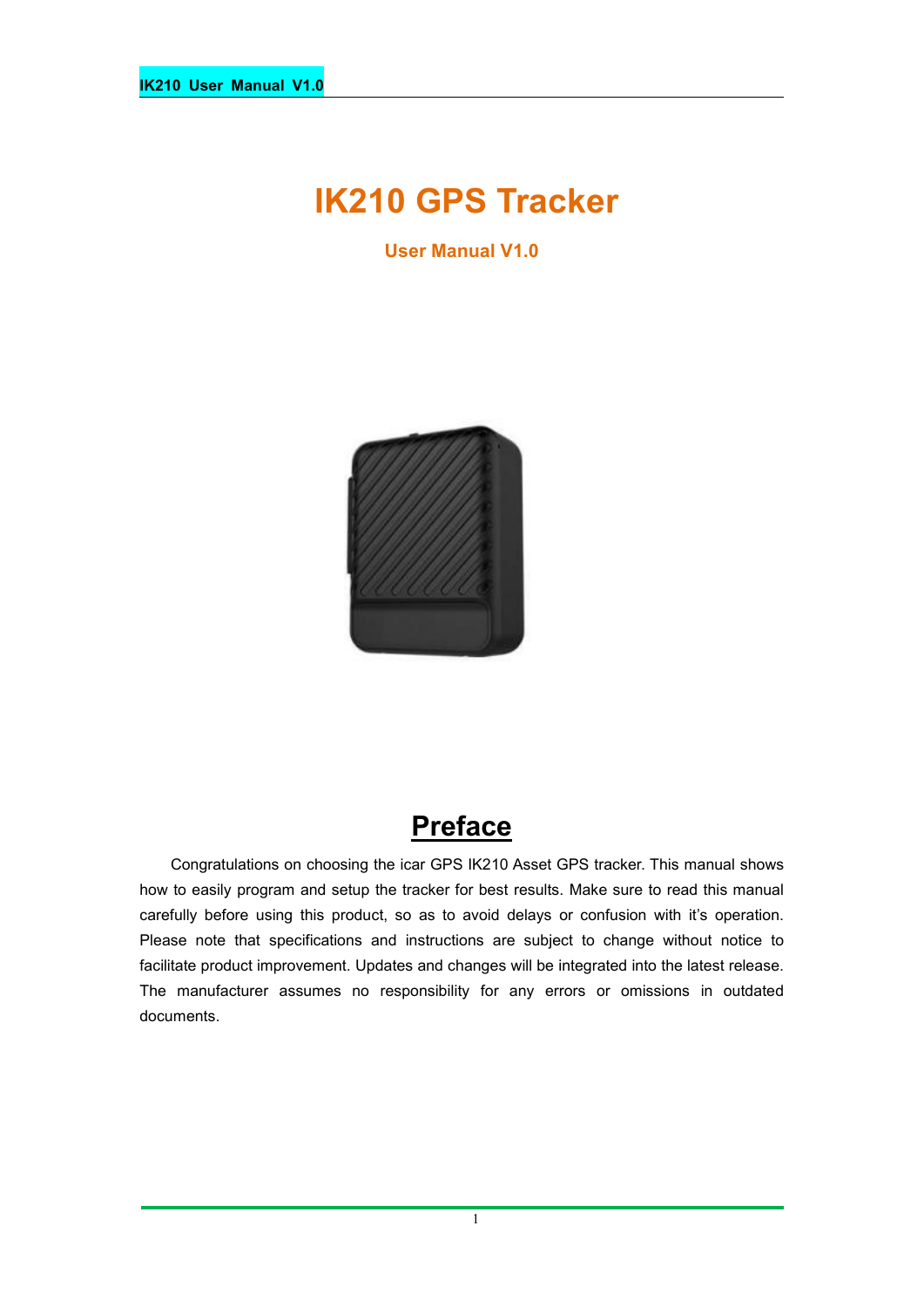## **1. Overview**

IK210 is a Asset GPS tracker.

#### **2. Features**

- Real-timing tracking
- **•** GPS+WiFi Positioning
- **•** History record check
- Geo-Fence alarm
- Low battery alarm
- Power saving mode
- PC & Mobile App tracking
- Mini Hidden
- IP65 Water resistant
- **•** Remove Alarm
- One way communication

## **3. Applications**

- **•** Luggage tracking
- Container tracking
- **•** Logistics tracking

## **4. Specifications**

| <b>Item</b>                 | <b>Specifications</b>              |
|-----------------------------|------------------------------------|
| Dimension                   | 75*57*31.5mm                       |
| Weight                      | 102g                               |
| Charger                     | <b>DC 5V/1A</b>                    |
| Backup battery              | 3.7V 10000mAh                      |
| Power consumption           | 40mA standby current               |
| Working temperature         | $-20^{\circ}$ C to 65 $^{\circ}$ C |
| <b>Item</b>                 | <b>Specifications</b>              |
| <b>Cellular Bands</b>       | GSM: 850/900/1800/1900Mhz          |
| Positioning                 | GPS, AGPS, LBS                     |
| <b>Tracking Sensitivity</b> | -162 dBm                           |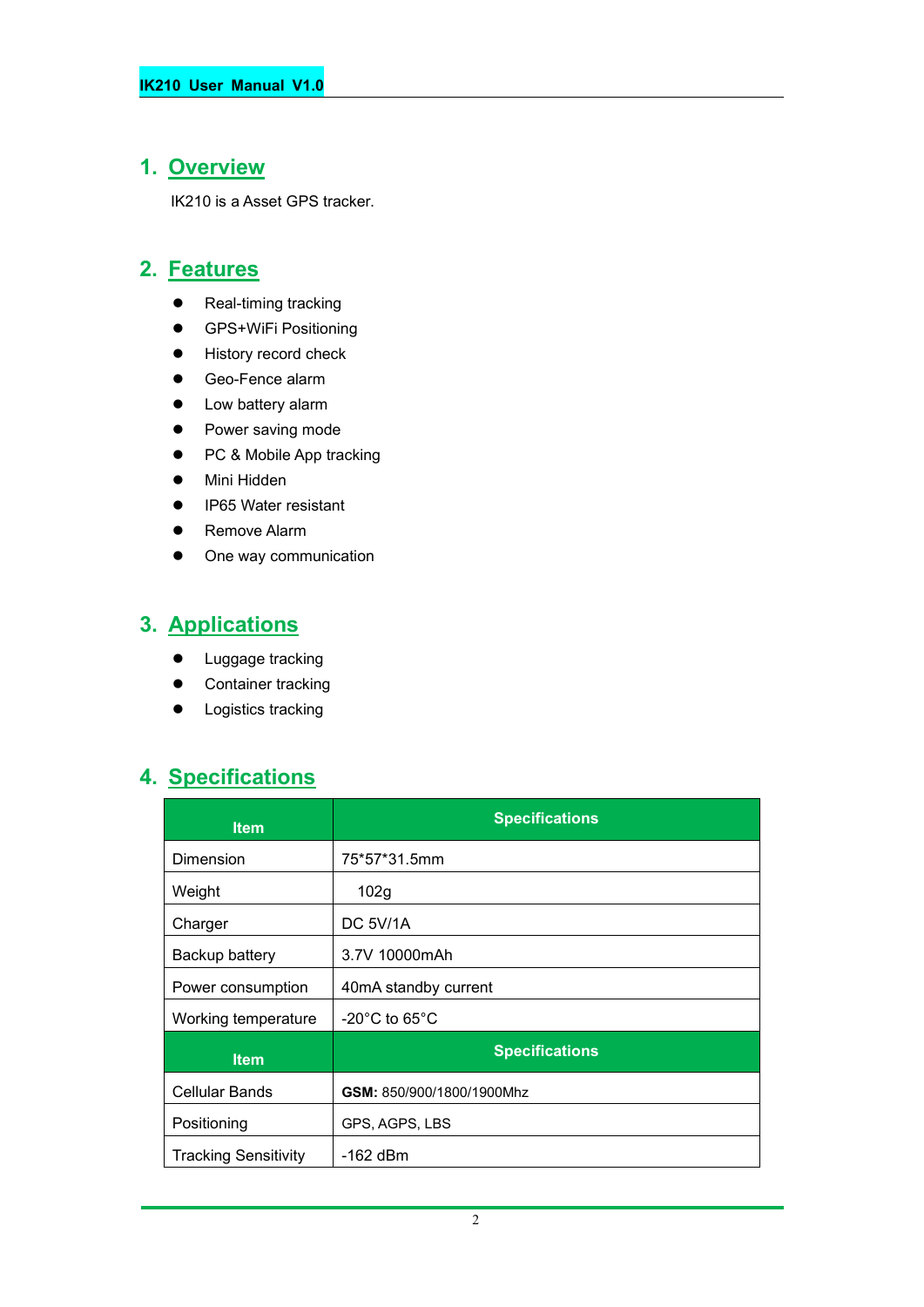#### **IK210 User Manual V1.0**

| Sensor             | Accelerometer  |
|--------------------|----------------|
| I ED.              | RED/GREEN/BLUE |
| SIM Card interface | Micro SIM      |
| Waterproof         | IP67           |

#### **5. IK210 interface**



# **6. In the box**

- 1\* IK210 GPS Tracker
- **1\* Quick Start Guide**
- **•** 1\* Screw Driver
- 1\* Charge Cable

#### **7. Installation**

#### **7.1 SIM Card installation**

- Get ready a **Micro Sim Card** that support **GSM&GPRS** with30MB data per month
- Open the top housing
- $\bullet$  Insert **Sim card** to sim card slot correctly
- Devices would turn on autoly (green led will blinking).
- After that the device will be ready.

#### **7.2 LED Indications**

|                   | Flash                       | Fix      | Оff                                         |
|-------------------|-----------------------------|----------|---------------------------------------------|
| Green Light       | GSM/GPRS conversation start |          | No GPRS signal   Power off or in sleep mode |
| <b>Blue Light</b> | GPS location successful     |          | No GPRS signal   Power off or in sleep mode |
| Red Light         |                             | charging | Full battery or charged full                |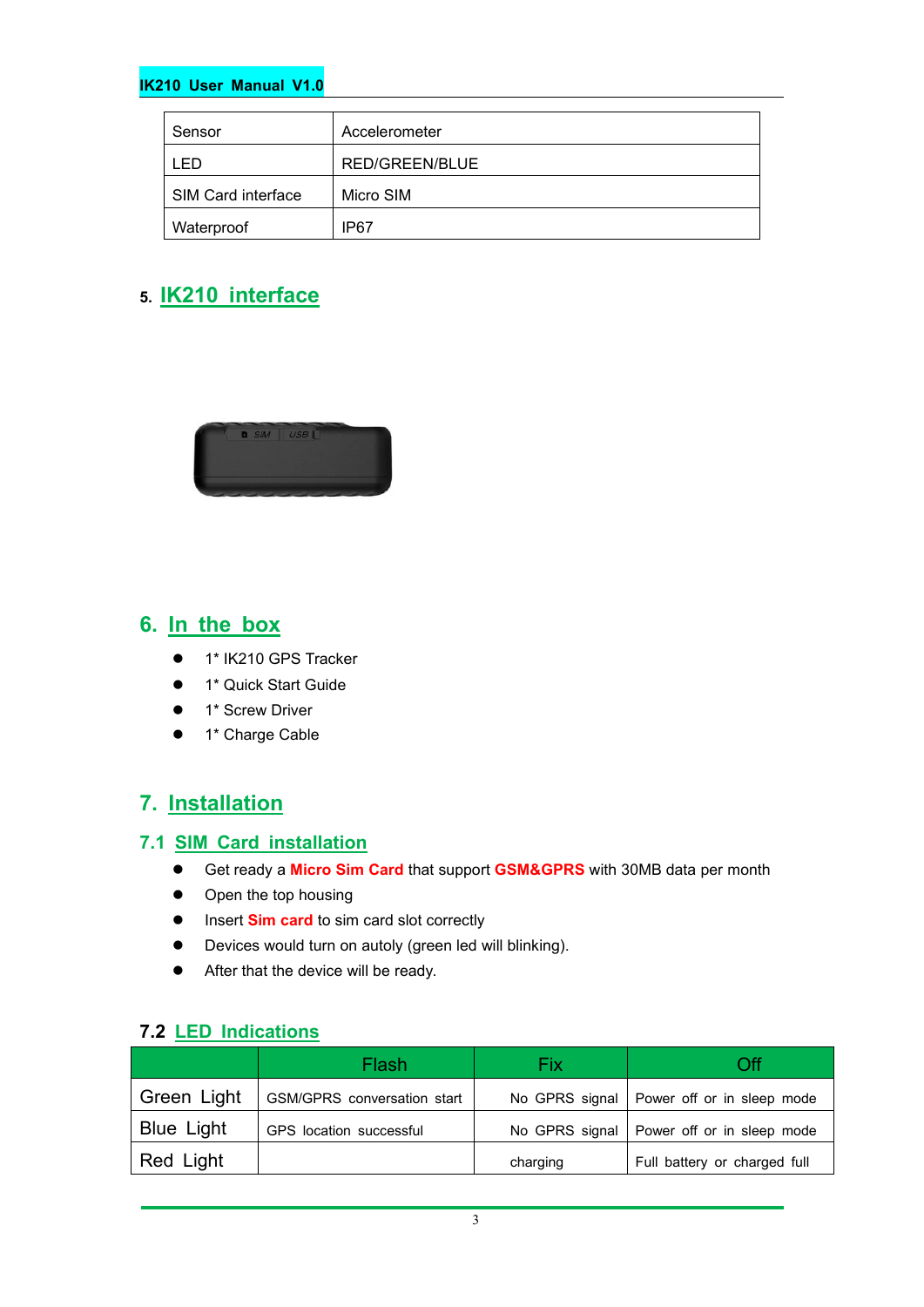## **8. SMS Commands List**

| <b>Function</b>           | <b>Command Format</b>                         | <b>Reply</b>                         | for example                               |
|---------------------------|-----------------------------------------------|--------------------------------------|-------------------------------------------|
|                           | apn+123456+space+content                      | apn ok                               | apn123456 cmnet                           |
| <b>APN</b>                | apnuser+123456+space+content                  | apnuser ok                           |                                           |
|                           | apnpasswd+123456+space+content                | apnpasswd ok                         |                                           |
| admin<br>number           | admin123456+space+admin phone number admin ok |                                      | admin123456 186********                   |
| Domain                    | SZCS, 123456, DOMAIN=a.icargps.net: 7700      | Domain ok                            | SZCS,123456,DOMAIN=a.icargp<br>s.net:7700 |
| upload<br>frequency       | Upload123456 time(unit/s)                     | <b>OK</b>                            | Upload123456 10                           |
| Monitor                   | Monitor123456                                 | monitor OK                           | Monitor123456                             |
| Position                  | where                                         | Google map Link                      | where                                     |
| <b>Restart Devic</b><br>e | <b>RST</b>                                    | Device would restart i<br>mmediately | <b>RST</b>                                |
| <b>Check</b>              | Param1                                        | details of device                    | Param1                                    |
| <b>Status</b>             | Status                                        | Status of device                     | Status                                    |
| Back to facto<br> ry      | Format                                        | OK                                   | Format                                    |

## **9. App & PC Tracking platform**

#### **9.1 App install & Login**

 Search "**ICAR GPS**" in Google Play or iOS store(or scan the following QR code) to download the Mobile APP;



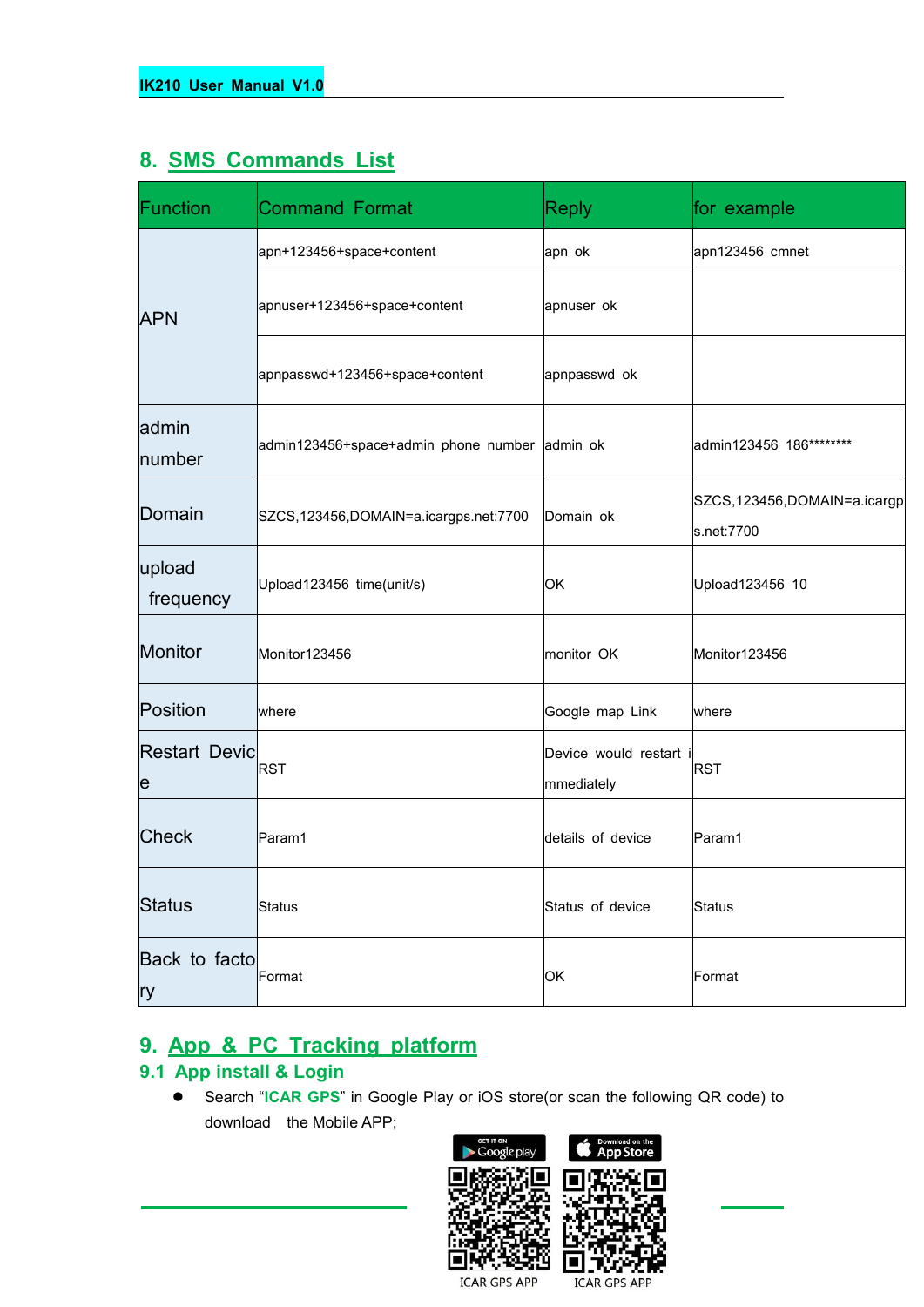- Choose the" Login by Device No.,
- Input your device's ID number and password(default is 123456) to login.



- Choose the" Login by User name.,
- Input your user name and password(default is 123456) to login.

#### **9.2 PC login**

- Web: [www.ic](http://www.trackits.com)argps.net, Choose "**ID No**."
- Input your device's ID number and password(default is 123456) to log in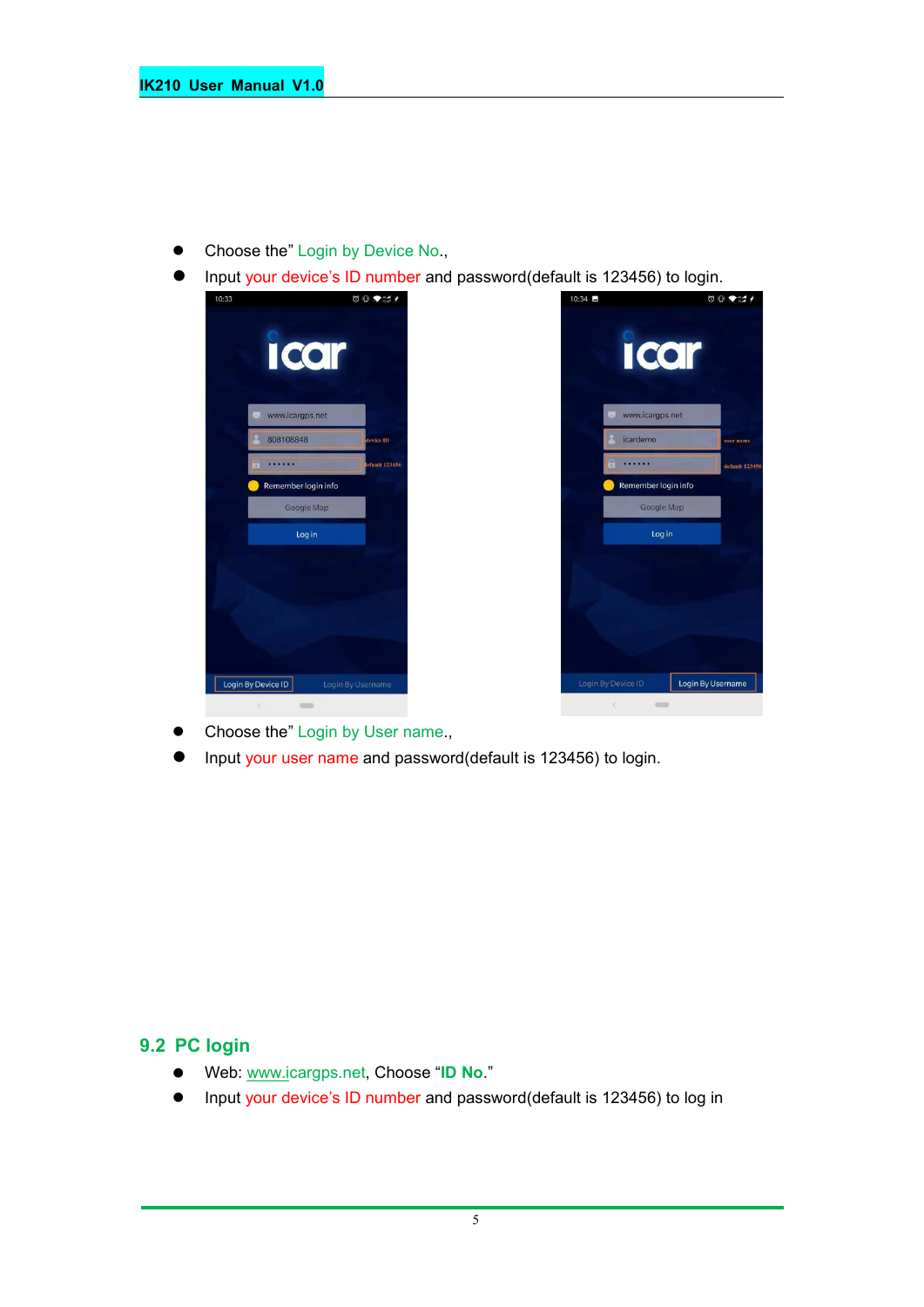|                                                                 | $\overline{\mathcal{C}}$<br>ID No. | Account                                              |
|-----------------------------------------------------------------|------------------------------------|------------------------------------------------------|
|                                                                 | 808108848                          | device ID                                            |
| GET IT ON<br>Download on the<br><b>App Store</b><br>Google play | $\mathbf{a}$<br>                   | default 123456                                       |
|                                                                 | $\bullet$<br>enember               | Demo                                                 |
|                                                                 | Login                              |                                                      |
| <b>ICAR GPS APP</b><br><b>ICAR GPS APP</b>                      | We offer                           | ٠<br>$\star$<br>$\epsilon$<br><b>Select language</b> |

- Web: [www.ic](http://www.trackits.com)argps.net, Choose "**Account**"
- **Input user name and password(default is 123456) to log in**

|                                                                 | CO<br>I                                                                           |
|-----------------------------------------------------------------|-----------------------------------------------------------------------------------|
|                                                                 | ID No.<br>Account<br>icardemo<br>user name                                        |
| GET IT ON<br>Download on the<br><b>App Store</b><br>Google play | default 123456<br><br>$\bullet$<br>enember<br>Demo                                |
| <b>ICAR GPS APP</b><br><b>ICAR GPS APP</b>                      | Login<br>÷<br>瑞<br>7,440<br>We offer<br>a i<br><b>COL</b><br>×<br>select language |

## **10. FAQ**

- Q:**Start up Fail?**
- A:Check the device power on or not.